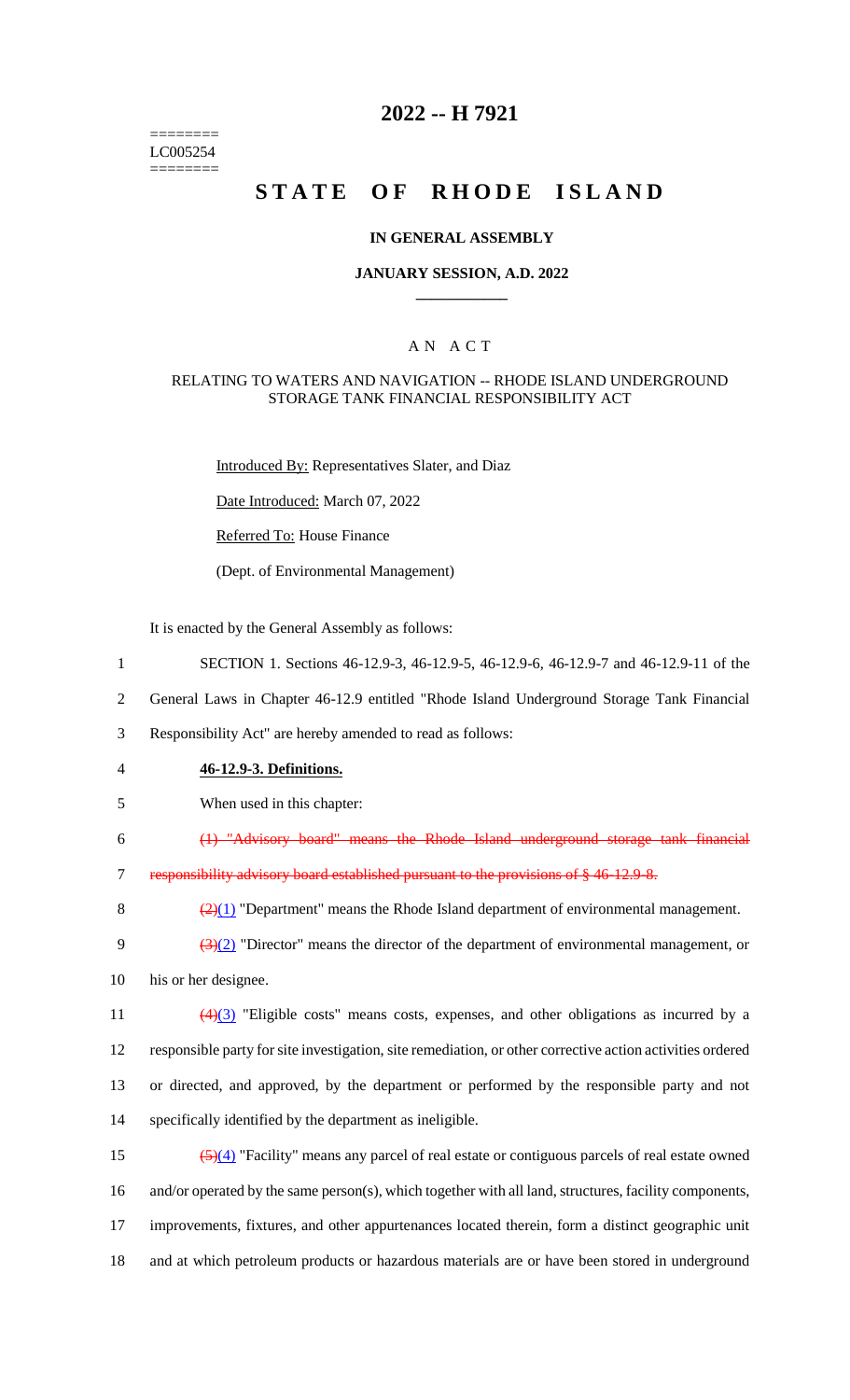- storage tanks.
- 2  $\left(\frac{6}{5}\right)$  "Fund" means the Rhode Island underground storage tank financial responsibility fund established herein.
- $\left(\frac{7}{6}\right)$  "Operator" means any person in control of, or having the responsibility for, the daily operation of an underground storage tank system.
- 6  $\left(\frac{8}{7}\right)$  "Owner" means any person, corporation, group, or other entity who or that holds exclusive or joint title to, or lawful possession of, a facility or part of a facility.
- 8  $(9)(8)$  "Petroleum product" means crude oil, or any fractions thereof, that is liquid at standard conditions of temperature sixty degrees Fahrenheit (60°F) and pressure fourteen and seven tenths pounds per square inch absolute (14.7 psia) and includes substances derived from crude oil including, but not limited to, the following:
- (i) Gasoline;
- 13 (ii) Fuel Oils;
- (iii) Diesel Oils;
- (iv) Waste Oils;
- (v) Gasohol, lubricants and solvents.
- (10)(9) "Release" means any spilling, leaking, pumping, pouring, injecting, emitting, escaping, leaching, discharging, or disposing of any material stored in an underground storage tank system subject to these regulations into groundwater, surface water, soil, air, or any other environmental media.
- 21  $\left(\frac{(11)(10)}{2}\right)$  "Responsible party" means the person or persons liable for release of petroleum or the remediation of a release.
- 23  $(12)(11)$  "Site" means any location at which, or from which, there has been a release of petroleum associated with an underground storage tank or an underground storage tank system, or any location to which such petroleum has migrated.
- $\frac{(13)(12)}{13}$  "UST" or "Underground storage tank system" means any one or more underground tanks, and their associated components, including piping, used to contain, transport, or store petroleum product or hazardous material whose volume is ten percent (10%) or more beneath the surface of the ground.
- 

# **46-12.9-5. Purpose of fund.**

 (a) The purpose of the fund shall be to facilitate the clean-up of releases from leaking underground storage tanks, underground storage tank systems, residential heating oil tanks, including those located on sites in order to protect the environment, including drinking water supplies and public health.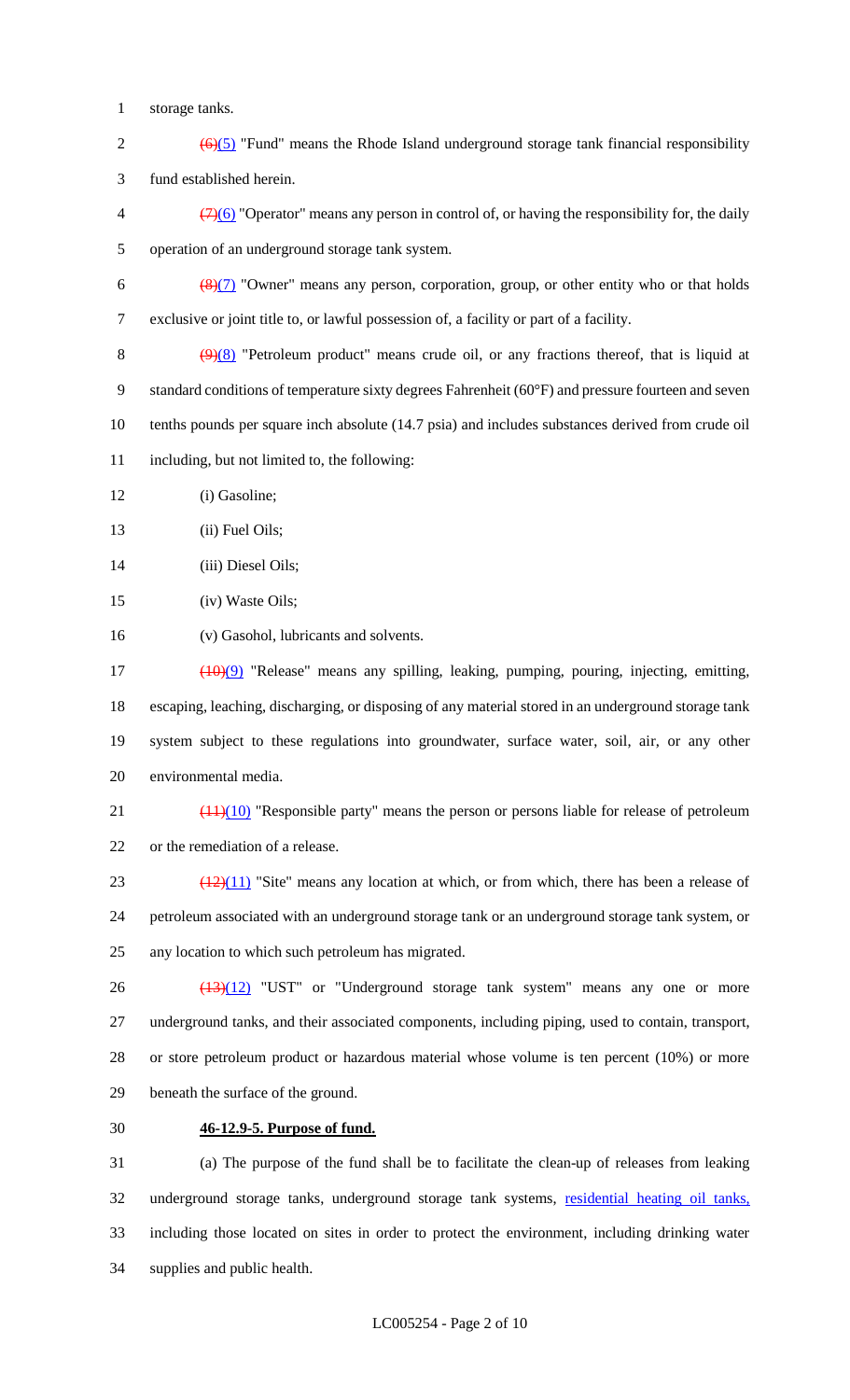(b) The fund shall provide reimbursement to responsible parties for the eligible costs incurred by them as a result of releases of certain petroleum from underground storage tanks or 3 underground storage tank systems, or residential heating oil tanks as provided herein. Monies in the fund shall be dispensed only upon the order of the department for the following purposes:

 (1) The fund shall pay not more than one million dollars (\$1,000,000) per incident, and up to two million dollars (\$2,000,000) in the aggregate, for damages of eligible costs, as defined in regulations promulgated hereunder and, as further defined in § 46-12.9-3, excluding legal costs and expenses, incurred by a responsible party as a result of a release of petroleum from an underground 9 storage tank,  $\Theta$  underground storage tank system, or residential heating oil tank; provided, however, that a responsible party may be responsible for the first twenty thousand dollars (\$20,000) of said eligible costs;

 (2) Reimbursement for any third-party claim including, but not limited to, claims for bodily injury, property damage, and damage to natural resources that are asserted against a responsible 14 party and that have arisen as a result of a release of petroleum from an underground storage tank, 15 or underground storage tank system, or residential heating oil tank, in an amount not to exceed one million dollars (\$1,000,000) for each release as set forth in subsection (b)(1); provided, that such claims are found by the department to be justified, reasonable, related to the release of petroleum, 18 and not excessive or spurious in nature;

 (3) Costs incurred by the department in carrying out the investigative, remedial, and corrective action activities at sites of a petroleum release associated with an underground storage  $\text{tank}_1$  or underground storage tank system, or residential heating oil tank where the responsible party fails to comply with an order of the department to undertake such activities. In the event of such failure or documented inability to comply, the department may access the fund to perform the ordered work and may proceed to recover from the responsible party, on behalf of the fund, any amount expended from the fund by the department;

 (4) Nothing contained in this chapter shall be construed to prevent subrogation by the state of Rhode Island against any responsible party, other than the owner and/or operator, for all sums of money that the fund shall be obligated to pay hereunder, plus reasonable attorney's fees and costs of litigation and such right of subrogation is hereby created; and

 (5) Eligible costs incurred by the department to support the fund, including, but not limited to, all personnel support to process and review claims in order to formulate recommendations for 32 reimbursement for consideration<del>, and providing meeting space for board meetings</del>; provided, 33 however, that no more than five hundred and fifty thousand dollars (\$550,000) seven hundred fifty 34 thousand dollars (\$750,000) shall be dispensed from the fund for administrative purposes during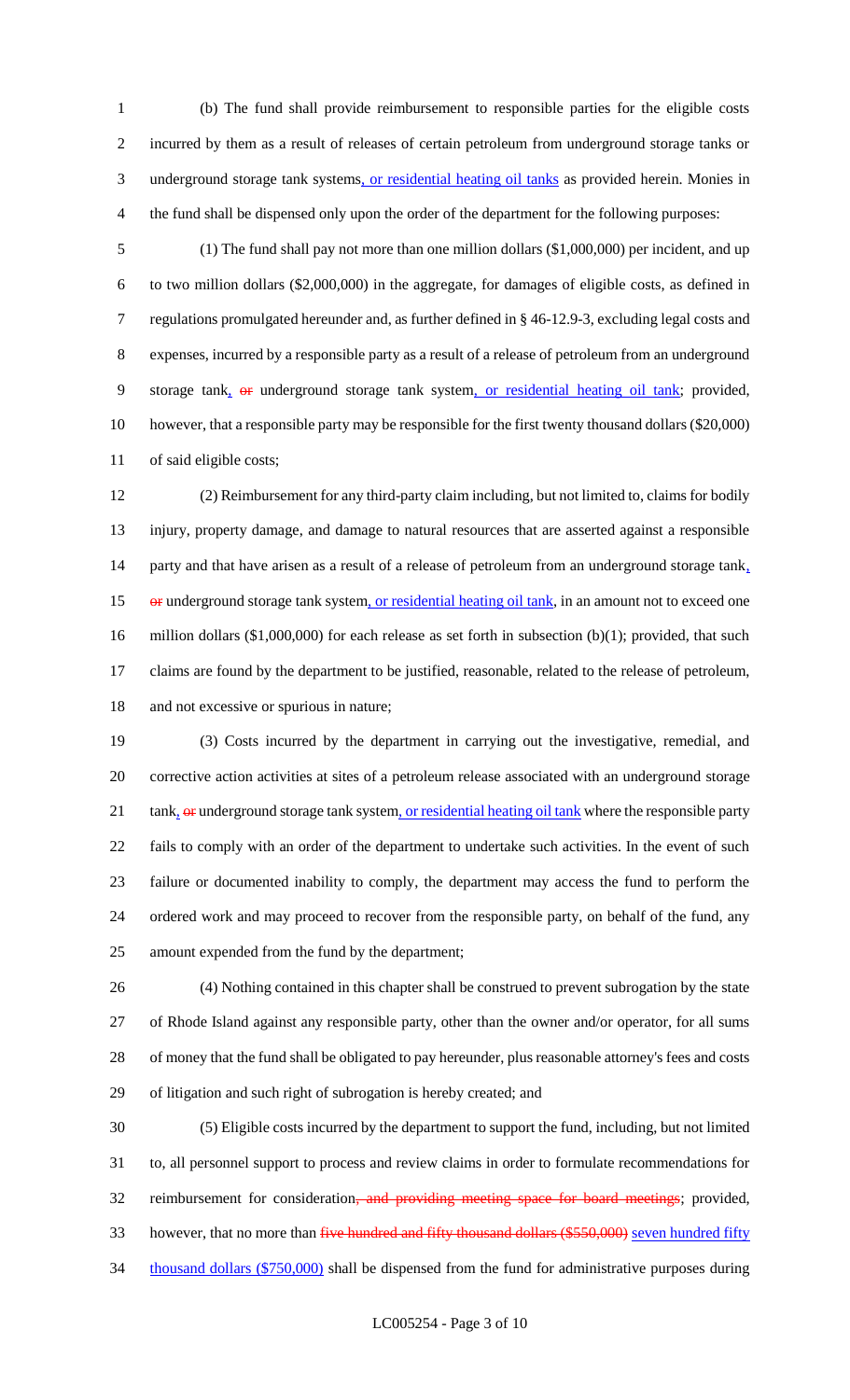any fiscal year. The department shall directly access the fund, pursuant to the limits set forth in 2 subdivision (b)(1) of this section, to pay for such expenses.

(6) [Deleted by P.L. 2016, ch. 148, § 1 and P.L. 2016, ch. 160, § 1].

**46-12.9-6. Eligibility.**

 (a) In order to be eligible for reimbursement from the fund for eligible costs, a responsible party must be subject to financial responsibility as required by the EPA (40 C.F.R. part 280 subpart H) and:

 (1) Have substantially complied with all state regulatory requirements for underground storage tanks and underground storage tank systems as promulgated by the department of environmental management pursuant to chapter 12 of this title and chapter 17.1 of title 42, including, but not limited to, requirements for registration, proper installation, spill containment, line leak detection, corrosion protection, leak detection, tank tightness testing, inventory control, closure, and leak or spill reporting;

 (2) Have incurred an eligible cost in excess of the deductible amount specified in § 46- 12.9-5(b)(1) whether for clean-up or related matters or for claims of third parties as set forth in § 46-12.9-3 resulting from a release of petroleum, subject to the motor and special fuels tax from an underground storage tank or underground storage tank system. In order to apply for reimbursement from the fund, it shall not be necessary that the third party and the responsible party complete adjudication of any claim before submission to the department; provided, however, that all such claims shall be reasonably verified and must be demonstrated to the reasonable satisfaction of the department in order to be considered eligible for reimbursement.

 (b) Notwithstanding the financial responsibility requirement of this section, responsible parties may be eligible for reimbursement of eligible costs incurred for sites provided that:

 (1) A city, town, the state, or a state agency is the responsible party for a release at the site and was the owner of the site at the time of the release;

 (2) A city, town, the state, or a state agency is the responsible party and owner of the site at the time of application on which a release occurred prior to the city, town, or state agency's ownership, provided that the government entity purchased the property prior to March 1, 1998; or

 (3) A city, town, the state, or a state agency was the responsible party at the time of the release and the site is owned by a successor in interest at the time of application.

(4) The release occurred from a residential heating oil tank.

 (c) Incurred costs eligible for reimbursement may be submitted to the department up to two (2) years from the date on the originally issued invoice(s) for the incurred costs. Any invoices submitted after this two-year (2) deadline will be considered ineligible for reimbursement.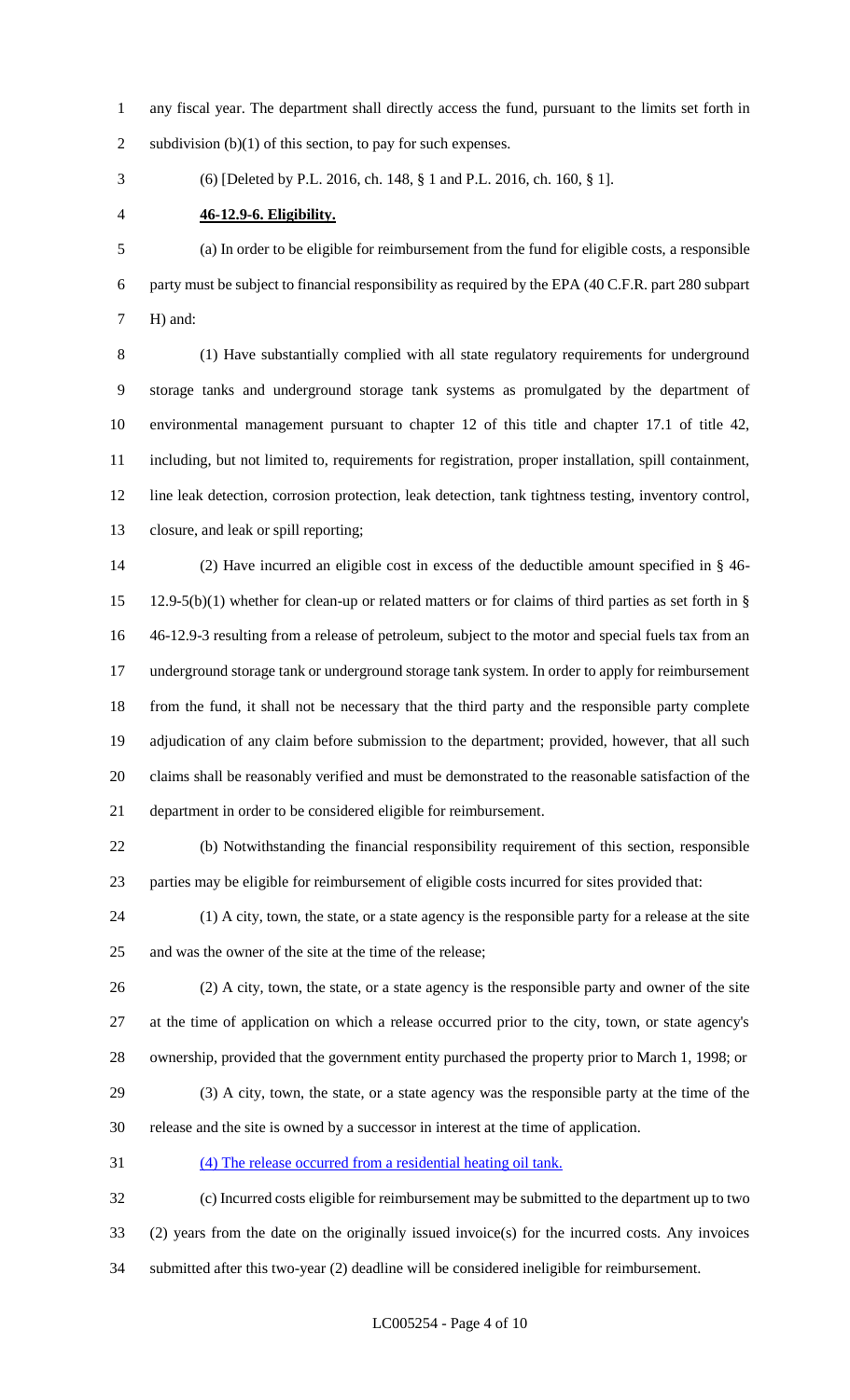(d) Notwithstanding the requirement that the released petroleum be subject to the motor and special fuels tax, underground storage tanks containing petroleum products for which the motor and special fuels tax is inapplicable including, but not limited to, underground storage tanks used for the distribution of No. 2 heating oil, residential heating oil, used/waste oil, kerosene, or other materials as deemed appropriate by the department may be eligible for reimbursement with the following exceptions:

 (1) Underground storage tanks containing heating or fuel oils used solely for onsite consumption other than residential heating oil tanks shall not be eligible.

 (2) Underground Other than residential heating oil tanks, underground storage tanks exempted from the department's "regulations for underground storage facilities used for petroleum products and hazardous materials."

## **46-12.9-7. Rules and regulations.**

 The department is hereby authorized to promulgate, implement, and amend regulations, in accordance with the provisions of chapter 35 of title 42, providing for the submission of claims to the fund and the timely disbursement of monies from the fund. Such regulations shall include, but not be limited to, the following:

(1) A means of notifying all eligible parties of the existence and functioning of the fund;

 (2) The record keeping required of eligible parties for submission to, and reimbursement from, the fund;

 (3) A set criteria that establishes the eligibility for reimbursement of specific costs, expenses, and other obligations;

 (4) A method of providing periodic reimbursement for eligible costs incurred by an eligible party after July 8, 1994. Such reimbursement shall be processed in the order that the claims were filed, subject to funds availability, except in the case where the director finds that funds must be expended out of order in order to abate an environmental emergency;

 (5) A requirement that the department render its decisions to an eligible party upon the receipt of a complete claim for reimbursement within ninety (90) days following its receipt of completed claim;

(6) Establishing procedures for verifying claims presented under this chapter;

(7) Establishing procedures for approving, modifying, or denying claims;

 (8) The eligibility of claims shall be determined by the department; provided, however, that no claims shall be considered for costs incurred prior to January 1, 1994, by responsible parties who are owners or operators of no more than one location containing underground storage tanks and July 8, 1994, by all other responsible parties;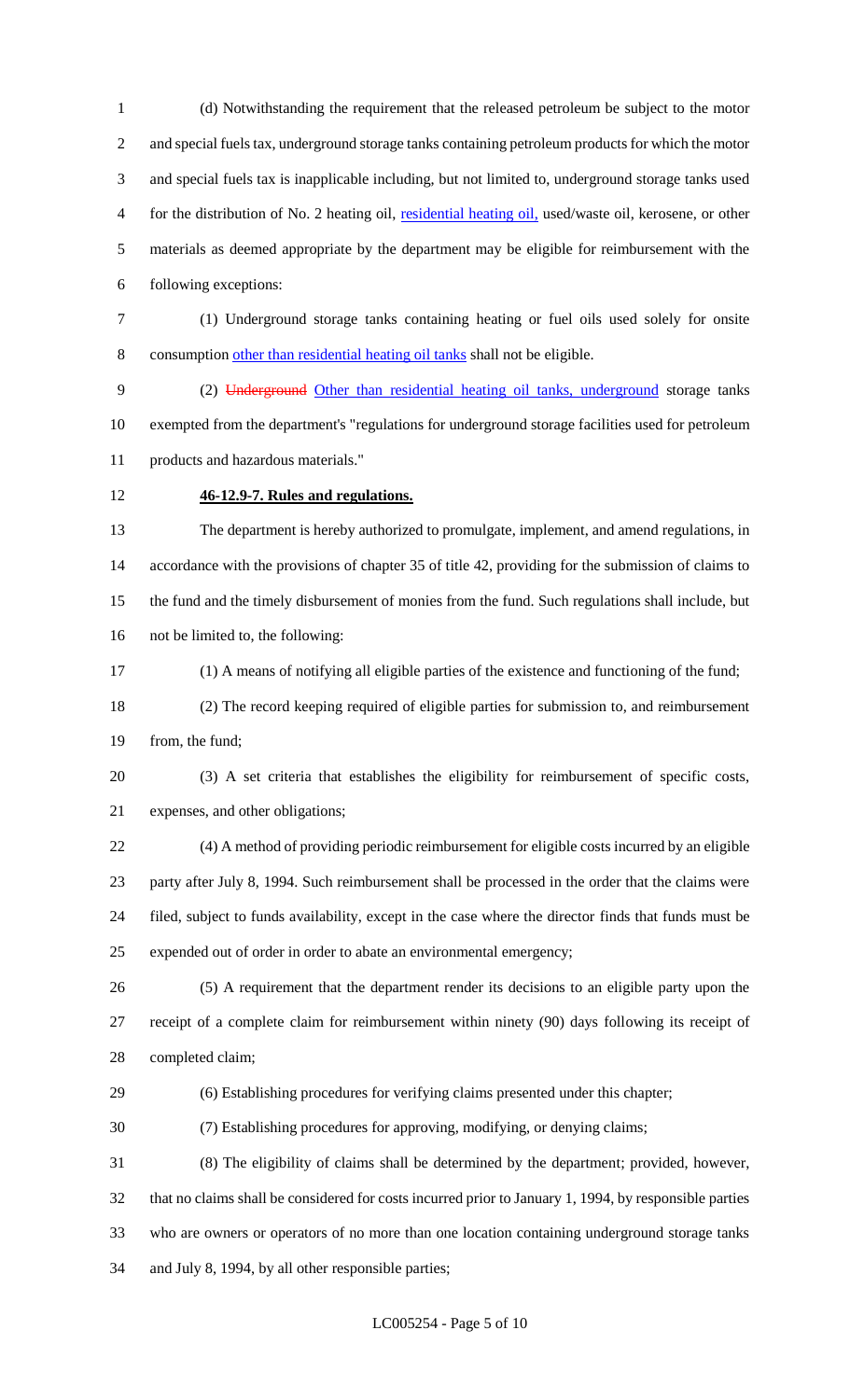(9) Empowering the department to recognize and arrange for performance-based and other 2 contracts with the responsible party and/or contractor for the remediation of a release; and (10) Empowering the department to arrange for the establishment of alternate means of

4 financial responsibility $\div$ ; and

(11) Establishing new regulations specific to residential heating oil tank releases.

## **46-12.9-11. Fundings.**

 (a) There is hereby imposed an environmental protection regulatory fee of one cent (\$0.01) per gallon payable of motor fuel, to be collected by distributors of motor fuel when the product is sold to owners and/or operators of underground storage tanks. Each distributor shall be responsible to the tax administrator for the collection of the regulatory fee, and if the distributor is unable to recover the fee from the person who ordered the product, the distributor shall nonetheless remit to the tax administrator the regulatory fee associated with the delivery. In accordance with the regulations to be promulgated hereunder, the fee shall be collected, reported, and paid to the Rhode Island division of taxation as a separate, line-item entry, on a quarterly tax report by those persons charged with the collection, reporting, and payment of motor fuels taxes. This fee shall be administered and collected by the division of taxation. Notwithstanding the provisions of this section, the fee shall not be applicable to purchases by the United States government.

 (b) Of the one-cent-per-gallon (\$0.01) environmental protection regulatory fee collected by distributors of motor fuel and paid to the Rhode Island division of taxation, one-half cent (\$0.005) shall be deposited in the intermodal surface transportation fund to be distributed pursuant to § 31-36-20 and one-half cent (\$0.005) shall be paid to the fund. All environmental protection regulatory fees paid to the department shall be received by the department, which shall keep such money in a distinct, interest-bearing, restricted-receipt account to the credit of, and for the exclusive use of, the fund provided that for the period January 1, 2008, through June 30, 2008, all revenues generated by the environmental protection regulatory fee, up to a maximum of two million dollars (\$2,000,000), shall be deposited into the general fund. In fiscal year 2009, all revenues generated by the environmental protection regulatory fee, up to a maximum equivalent to two million two hundred thirty-seven thousand five hundred dollars (\$2,237,500), shall be deposited into the intermodal surface transportation fund. All fees collected may be invested as provided by law and all interest received on such investment shall be credited to the fund.

 (c) When the fund reaches the sum of eight million dollars (\$8,000,000), the imposition of the fee set forth in this chapter shall be suspended, and the division of taxation shall notify all persons responsible for the collection, reporting, and payments of the fee of the suspension. In the event that the account balance of the fund subsequently is reduced to a sum less than five million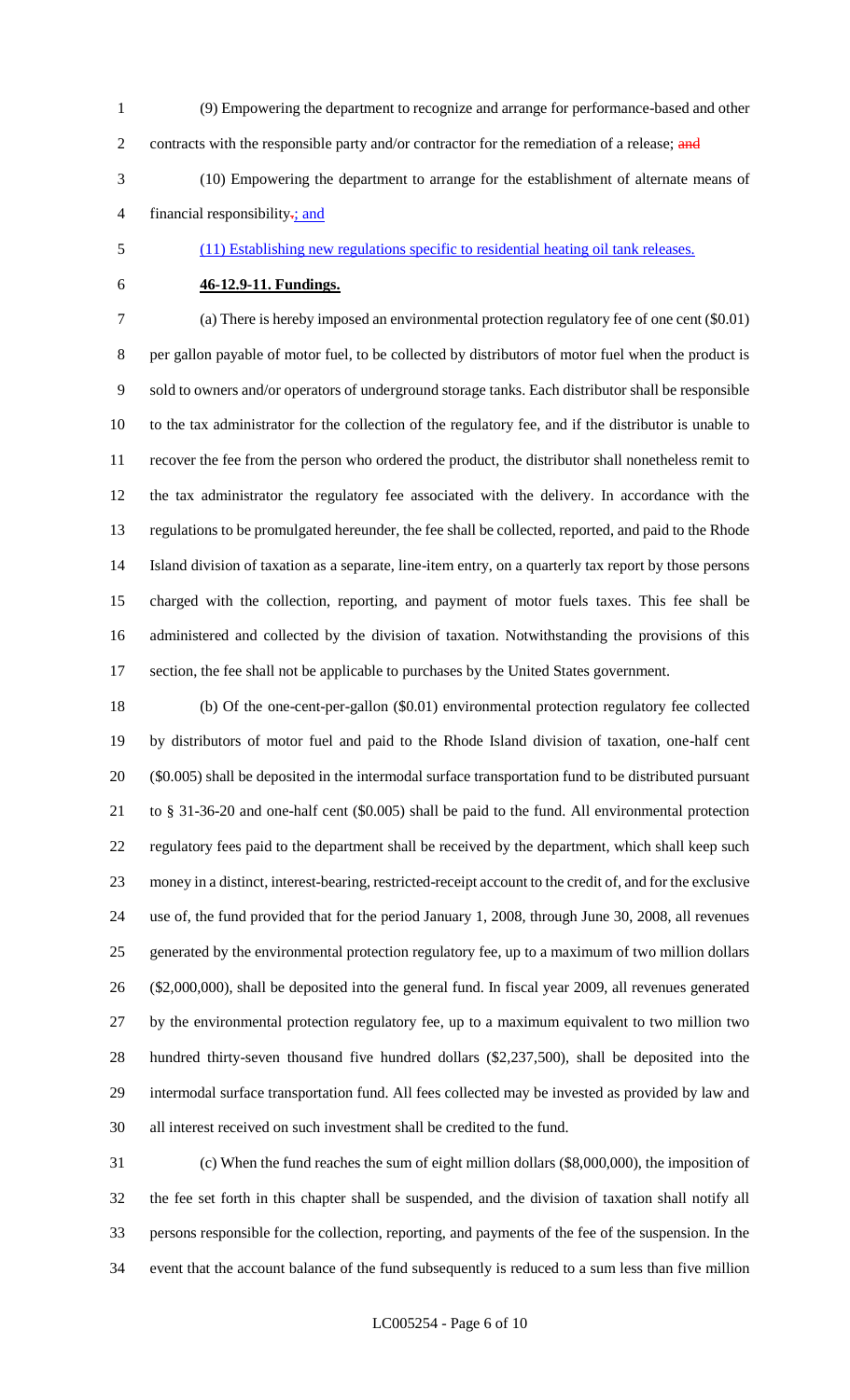dollars (\$5,000,000) as a result of fund activity, the fee shall be reinstated by the division of taxation, following proper notice thereof, and once reinstated, the collection, reporting, and payment of the fee shall continue until the account balance again reaches the sum of eight million dollars (\$8,000,000).

5 (d) Upon the determination by the advisory board and the department that the fund has reached a balance sufficient to satisfy all pending or future claims, the advisory board department shall recommend to the general assembly the discontinuation of the imposition of the fee created in this section.

 SECTION 2. Section 46-12.9-8 of the General Laws in Chapter 46-12.9 entitled "Rhode Island Underground Storage Tank Financial Responsibility Act" is hereby repealed.

#### **46-12.9-8. Advisory board.**

 (a) There is hereby authorized, created, and established the "underground storage tank 13 advisory board," to have such powers as are provided herein.

 (b) The advisory board shall consist of seven (7) members, as follows: the director of the 15 department of environmental management, or his or her designee, who shall be a subordinate within 16 the department of environmental management. The governor, with the advice and consent of the 17 senate, shall appoint six (6) public members, one of whom shall have expertise and experience in financial matters. In making these appointments the governor shall give due consideration to recommendations from the American Petroleum Institute, the Independent Oil Marketers Association, the Oil Heat Institute, the Environment Council, the Independent Oil Dealers 21 Association, and the Rhode Island Marine Trade Association. The newly appointed members will serve for a term of three (3) years commencing on the day they are qualified. Any vacancy which 23 may occur on the board shall be filled by the governor, with the advice and consent of the senate, for the remainder of the unexpired term in the same manner as the member's predecessor as prescribed in this section. The members of the board shall be eligible to succeed themselves. 26 Members shall serve until their successors are appointed and qualified. No one shall be eligible for 27 appointment unless he or she is a resident of this state. The members of the board shall serve without 28 compensation. Those members of the board, as of the effective date of this act [July 15, 2005], who 29 were appointed to the board by members of the general assembly, shall cease to be members of the board on the effective date of this act, and the governor shall thereupon nominate three (3) members, each of whom shall serve the balance of the unexpired term of his or her predecessor. Those members of the board, as of the effective date of this act [July 15, 2005], who were appointed to the board by the governor, shall continue to serve the balance of their current terms. Thereafter, 34 the appointments shall be made by the governor as prescribed in this section.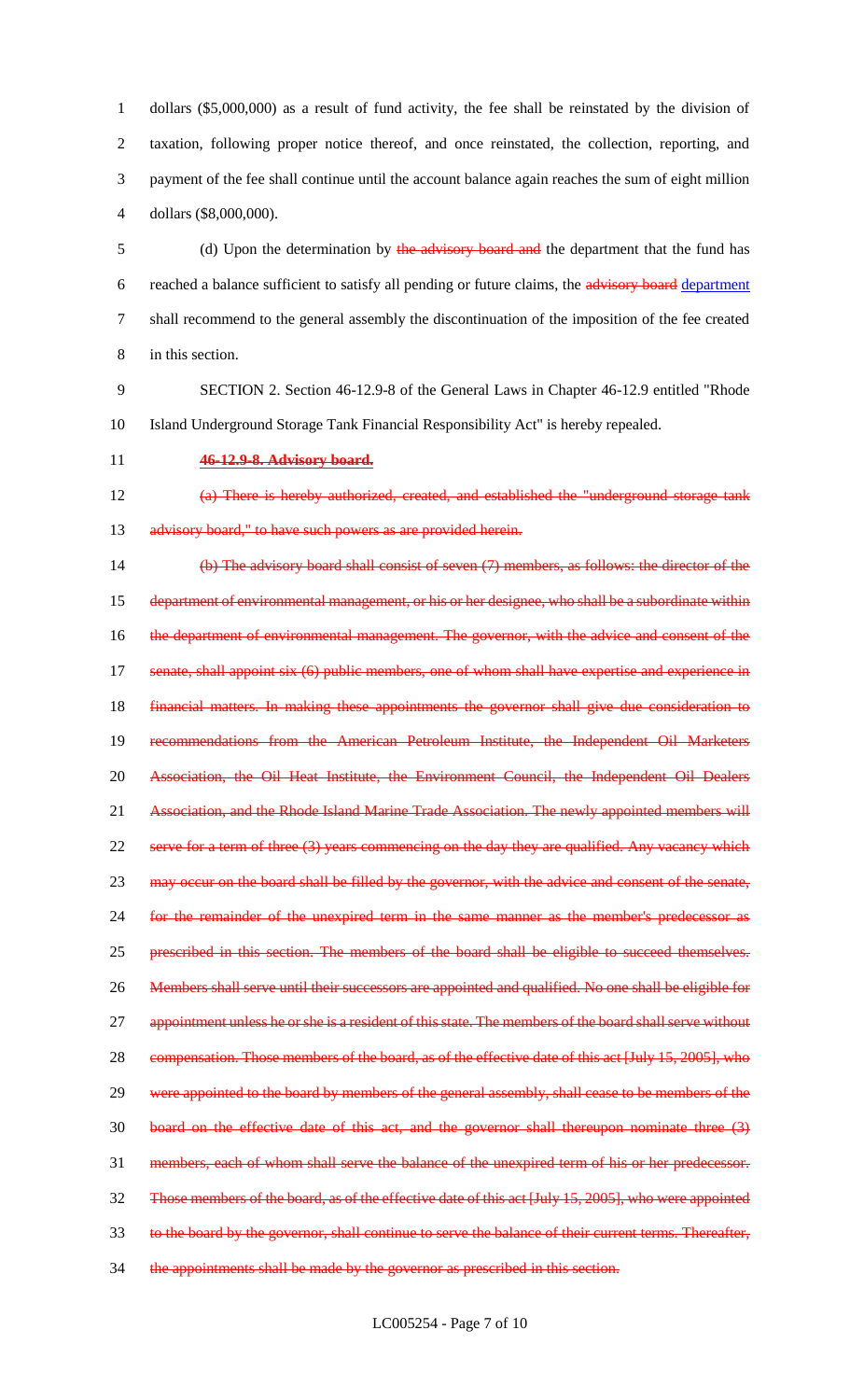(c) The advisory board shall meet at the call of the chair. All meetings shall be held 2 consistent with chapter 46 of title 42. (d) The advisory board and its corporate existence shall continue until terminated by law. Upon termination of the existence of the advisory board, all its rights and properties shall pass to and be vested in the state. (e) The advisory board shall have the following powers and duties, together with all powers incidental thereto or necessary for the performance of those stated in this chapter: 8 (1) To elect or appoint officers and agents of the advisory board, and to define their duties: (2) To make and alter bylaws, not inconsistent with this chapter, for the administration of 10 the affairs of the advisory board. Such bylaws may contain provisions indemnifying any person who is, or was, a director or a member of the advisory board, in the manner and to the extent 12 provided in § 7-6-6 of the Rhode Island nonprofit corporation act; (3) To oversee, review, and evaluate the condition and performance of the underground storage tank fund and approve and submit an annual report after the end of each fiscal year to the governor, the speaker of the house of representatives, the president of the senate, and the secretary 16 of state, of its activities during that fiscal year. The report shall provide information provided by 17 the department, including: an operating statement summarizing meetings held, including meeting 18 minutes, subjects addressed, and decisions rendered; a summary of the advisory board's actions, fees levied, collected, or received, as prescribed in §§ 46-12.9-7 and 46-12.9-11, claims submitted, verified, approved, modified, and denied, as prescribed in § 46-12.9-7, and reconsideration hearings 21 held; a synopsis of any law suits or other legal matters related to the fund; and a summary of 22 performance during the previous fiscal year, including accomplishments, shortcomings, and remedies; a briefing on anticipated activities in the upcoming fiscal year; and findings and recommendations for improvements; and a summary of any training courses held pursuant to 25 subdivision (e)(4). The report shall be posted electronically as prescribed in § 42-20-8.2. The 26 advisory board may make recommendations or suggestions on the claims process and/or the 27 condition and management of the fund, and the department shall respond, in writing, to any of these suggestions or recommendations; and 29 (4) To conduct a training course for newly appointed and qualified members and new designees of ex-officio members within six (6) months of their qualification or designation. The course shall be developed by the executive director, approved by the board, and conducted by the executive director. The board may approve the use of any board or staff members or other individuals to assist with training. The training course shall include instruction in the following areas: the provisions of chapter 12.9 of title 46, chapter 46 of title 42, chapter 14 of title 36 and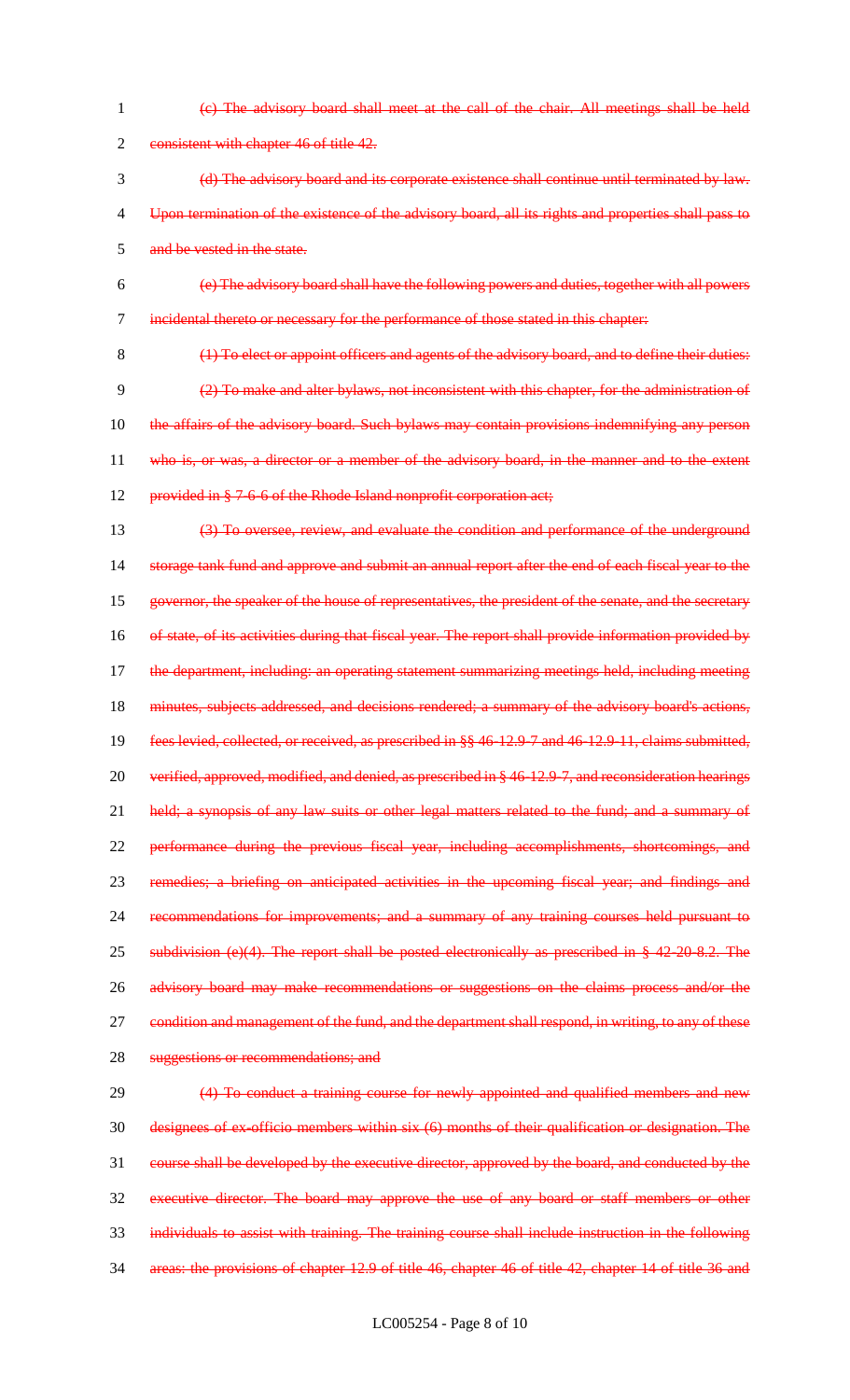1 chapter 2 of title 38; and the board's rules and regulations. The director of the department of 2 administration shall, within ninety (90) days of the effective date of this act [July 15, 2005], prepare 3 and disseminate training materials relating to the provisions of chapter 14 of title 36, chapter 2 of 4 title 38, and chapter 46 of title 42.

 (f) Upon the passage of this act and the appointment and qualification of the three (3) new members prescribed in subsection (b), the board shall elect, from among its members, a chair. Thereafter, the board shall elect annually, in February, a chair from among the members. The board 8 may elect, from among its members, such other officers as it deems necessary.

- 9  $\left(\frac{1}{2}\right)$  Four (4) members of the board shall constitute a quorum and the vote of the majority
- 10 of the members present shall be necessary and shall suffice for any action taken by the board. No
- 11 vacancy in the membership of the board shall impair the right of a quorum to exercise all of the
- 12 rights and perform all of the duties of the board.
- 13 (h) Members of the board shall be removable by the governor pursuant to § 36-1-7 and
- 14 removal solely for partisan or personal reasons unrelated to capacity or fitness for the office shall
- 15 be unlawful.
- 16 SECTION 3. This act shall take effect upon passage.

======== LC005254 ========